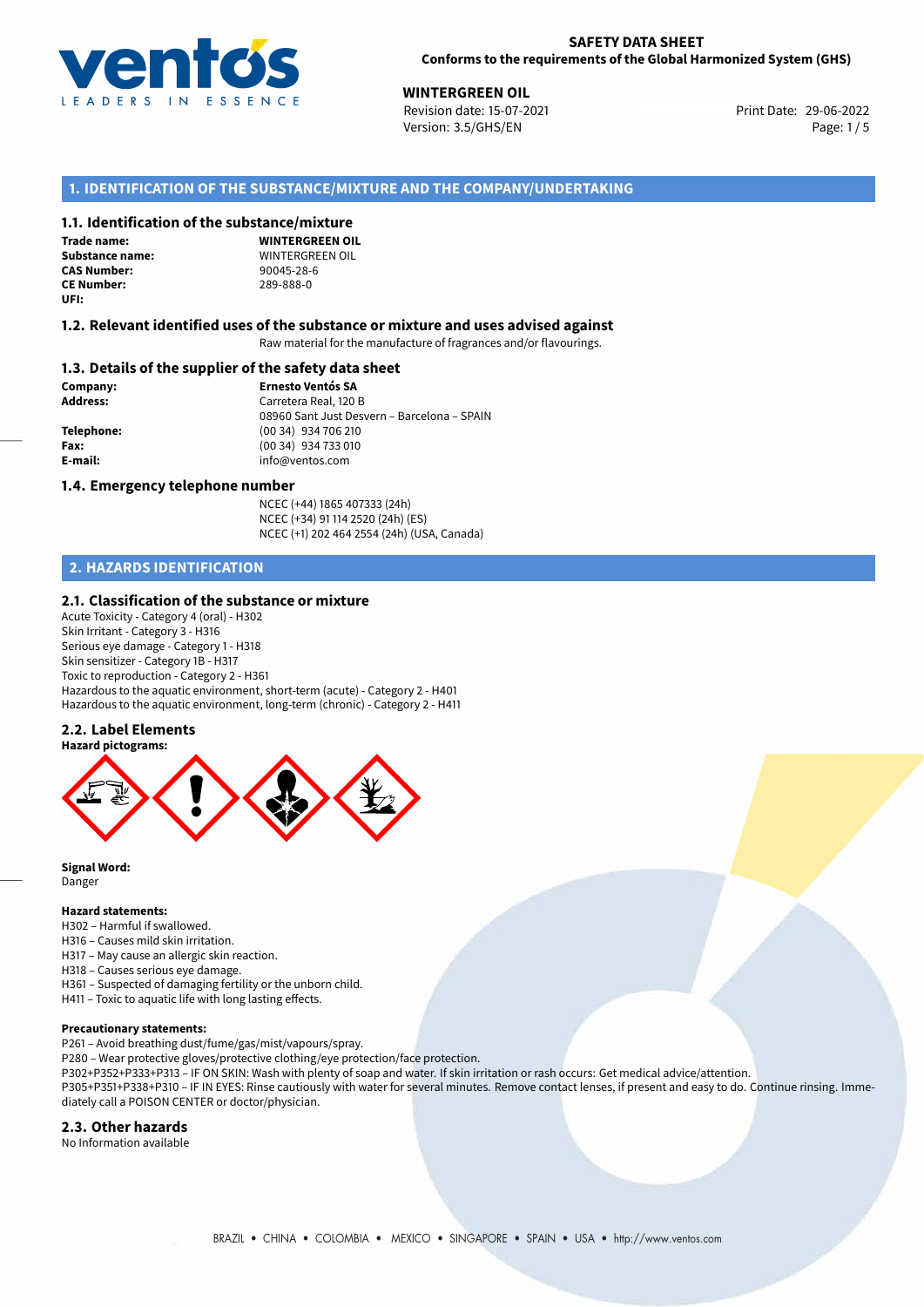

**WINTERGREEN OIL**<br>Revision date: 15-07-2021 **Alta and State: 29-06-2022** Print Date: 29-06-2022 Version: 3.5/GHS/EN Page: 2 / 5

# **3. COMPOSITION/INFORMATION ON INGREDIENTS**

#### **3.1. Substances**

| Chemical name: | WINTERGREEN OIL |
|----------------|-----------------|
| CAS number:    | 90045-28-6      |
| EC number:     | 289-888-0       |

#### **Hazardous constituents:**

| <b>Chemical Name</b>     | % (w/w)       | <b>CAS No</b><br><b>EC No</b> | <b>Classification according to GHS</b>                                                                                                                                                                                                                                                                                                 |  |
|--------------------------|---------------|-------------------------------|----------------------------------------------------------------------------------------------------------------------------------------------------------------------------------------------------------------------------------------------------------------------------------------------------------------------------------------|--|
| <b>METHYL SALICYLATE</b> | >50           | 119-36-8<br>204-317-7         | Acute Toxicity - Category 4 (oral) - H302<br>Skin Irritant - Category 3 - H316<br>Serious eye damage - Category 1 - H318<br>Toxic to reproduction - Category 2 - H361<br>Hazardous to the aquatic environment, short-term (acute) - Category 3 - H402                                                                                  |  |
| BETA-CARYOPHYLLENE       | $>1$ ; $<$ 10 | 87-44-5<br>201-746-1          | Skin sensitizer - Category 1B - H317<br>Aspiration hazard - Category 1 - H304<br>Hazardous to the aquatic environment, long-term (chronic) - Category 4 - H413                                                                                                                                                                         |  |
| <b>FARNESOL</b>          | $>1$ ; $<$ 10 | 4602-84-0<br>225-004-1        | Skin Irritant - Category 2 - H315<br>Eye Irritant - Category 2A - H319<br>Skin sensitizer - Category 1B - H317<br>Hazardous to the aquatic environment, short-term (acute) - Category 1 - H400<br>Hazardous to the aquatic environment, long-term (chronic) - Category 1 - H410                                                        |  |
| ALPHA-BISABOLENE         | $>1$ ; <10    | 17627-44-0<br>241-610-9       | Acute Toxicity - Category 4 (inhalation) - H332<br>Skin Irritant - Category 2 - H315<br>Skin sensitizer - Category 1B - H317<br>Aspiration hazard - Category 1 - H304<br>Hazardous to the aquatic environment, short-term (acute) - Category 2 - H401<br>Hazardous to the aquatic environment, long-term (chronic) - Category 2 - H411 |  |

[See the full text of the hazard statements in section 16.](#page-4-0)

# **3.2. Mixtures**

Not applicable.

# **4. FIRST-AID MEASURES**

### **4.1. Description of necessary first aid measures**

| Ingestion:    | Rinse mouth with water.                                                                                               |
|---------------|-----------------------------------------------------------------------------------------------------------------------|
|               | Obtain medical advice.                                                                                                |
|               | Keep at rest. Do not induce vomiting.                                                                                 |
| Eye contact:  | In case of contact with eyes, rinse immediately with plenty of water for at least 15 minutes and seek medical advice. |
| Inhalation:   | Remove person to fresh air and keep at rest.                                                                          |
|               | Seek immediate medical advice.                                                                                        |
| Skin contact: | Take off immediately all contaminated clothing.                                                                       |
|               | Thoroughly wash affected skin with soap and water.                                                                    |
|               | Seek medical attention if symptoms persist.                                                                           |
|               |                                                                                                                       |

# **4.2. Most important symptoms and effects, both acute and delayed** No information available.

# **4.3. Indication of any immediate medical attention and special treatment needed**

No information available.

# **5. FIRE-FIGHTING MEASURES**

#### **5.1. Extinguishing Media**

Water spray, carbon dioxide, dry chemical powder or appropriate foam. For safety reasons do not use full water jet.

### **5.2. Special hazards arising from the substance or mixture**

Known or Anticipated Hazardous Products of Combustion: Emits toxic fumes under fire conditions.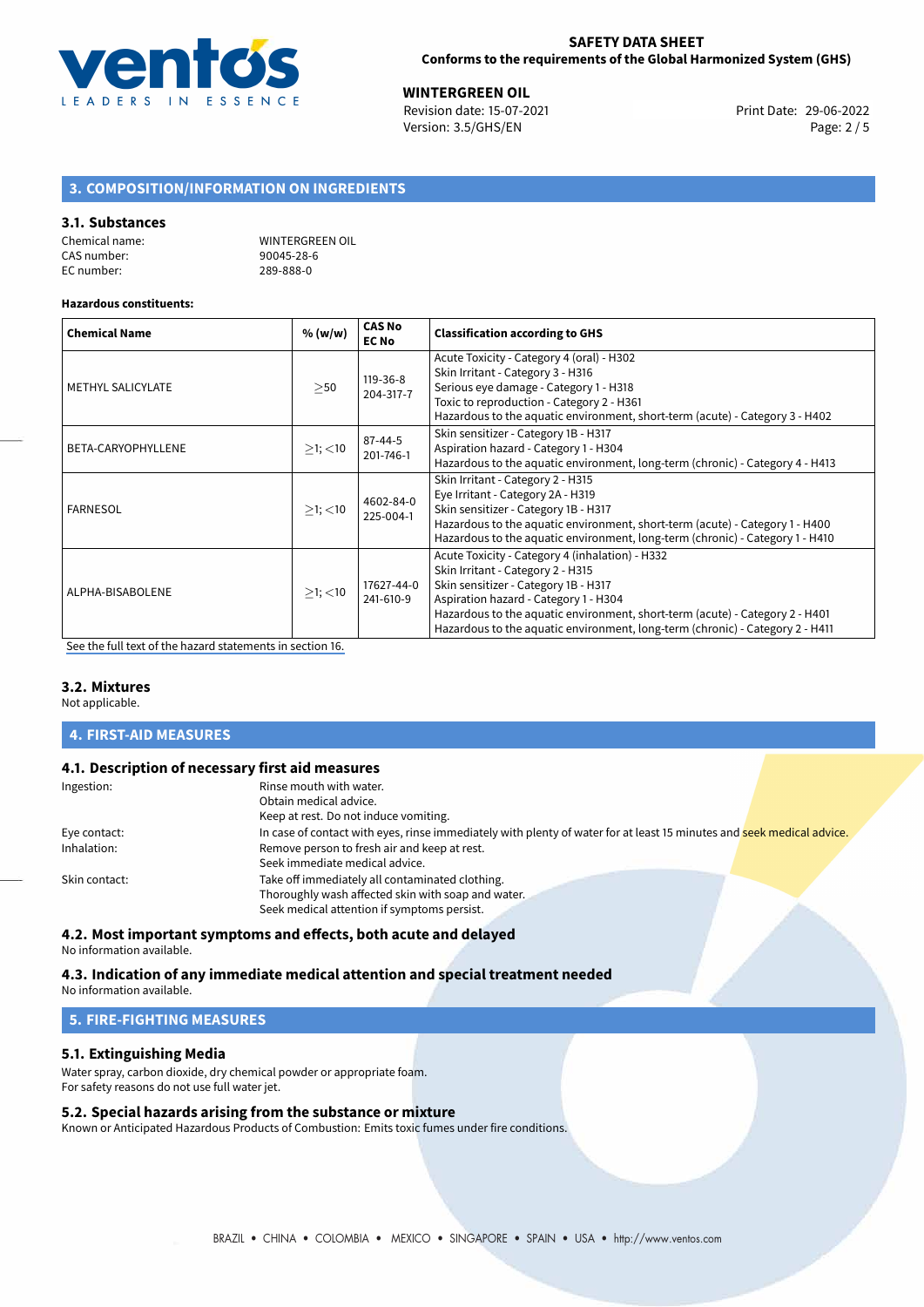

**WINTERGREEN OIL**<br>Revision date: 15-07-2021 **Alta and State: 29-06-2022** Print Date: 29-06-2022 Version: 3.5/GHS/EN Page: 3 / 5

# **5.3. Advice for firefighters**

High temperatures can lead to high pressures inside closed containers. Avoid inhalation of vapors that are created. Use appropriate respiratory protection. Do not allow spillage of fire to be poured into drains or watercourses. Wear self-contained breathing apparatus and protective clothing.

# **6. ACCIDENTAL RELEASE MEASURES**

### **6.1. Personal precautions, protective equipment and emergency procedures**

Evacuate surronding areas. Ensure adequate ventilation. Keep unnecessary and unprotected personnel from entering. Do not breathe vapor/spray. Avoid contact with skin and eyes. Information regarding personal protective measures: see section 8.

#### **6.2. Environmental precautions**

To avoid possible contamination of the environment, do not discharge into any drains, surface waters or groundwaters.

### **6.3. Methods and materials for containment and cleaning up**

Cover with an inert, inorganic, non-combustible absorbent material (e.g. dry-lime, sand, soda ash). Place in covered containers using non-sparking tools and transport outdoors. Avoid open flames or sources of ignition (e.g. pilot lights on gas hot water heater). Ventilate area and wash spill site after material pickup is complete.

### **6.4. Reference to other sections**

Information regarding exposure controls, personal protection and disposal considerations can be found in sections 8 and 13.

# **7. HANDLING AND STORAGE**

### **7.1. Precautions for safe handling**

Do not store or handle this material near food or drinking water. Do not smoke. Avoid contact with the eyes, skin and clothing. Wear protective clothing and use glasses. Observe the rules of safety and hygiene at work. Keep in the original container or an alternative made from a compatible material.

### **7.2. Conditions for safe storage, including any incompatibilities**

Store in tightly closed and preferably full containers in a cool, dry and ventilated area, protected from light. Keep away from sources of ignition (e.g. hot surfaces, sparks, flame and static discharges). Keep away from incompatible materials (see section 10).

### **7.3. Specific end use(s)**

No information available.

### **8. EXPOSURE CONTROLS AND PERSONAL PROTECTION**

### **8.1. Control parameters**

Components with occupational exposure limits: None known.

### **8.2. Exposure controls**

Measures should be taken to prevent materials from being splashed into the body. Provide adequate ventilation, according to the conditions of use. Use a mechanical exhaust if required.

# **8.3. Individual protection measures, such as personal protective equipment**

| Eye/Face protection:             | Chemical safety goggles are recommended. Wash contaminated goggles before reuse.                                      |  |  |
|----------------------------------|-----------------------------------------------------------------------------------------------------------------------|--|--|
| Hand Protection:                 | Chemical-resistant gloves are recommended. Wash contaminated gloves before reuse.                                     |  |  |
| Body protection:                 | Personal protective equipment for the body should be selected based on the task being performed and the risks         |  |  |
|                                  | involved.                                                                                                             |  |  |
| Respiratory Protection:          | In case of insufficient ventilation, use suitable respiratory equipment.                                              |  |  |
| Environmental exposure controls: | Emissions from ventilation or process equipment should be checked to ensure they comply with environmental            |  |  |
|                                  | protection legislation.                                                                                               |  |  |
|                                  | In some cases, filters or engineering modifications to the process equipment will be necessary to reduce emissions to |  |  |
|                                  | acceptable levels.                                                                                                    |  |  |

# **9. PHYSICAL AND CHEMICAL PROPERTIES**

### **9.1. Information on basic physical and chemical properties**

| Liauid               |  |
|----------------------|--|
| Conforms to standard |  |
| Conforms to standard |  |
|                      |  |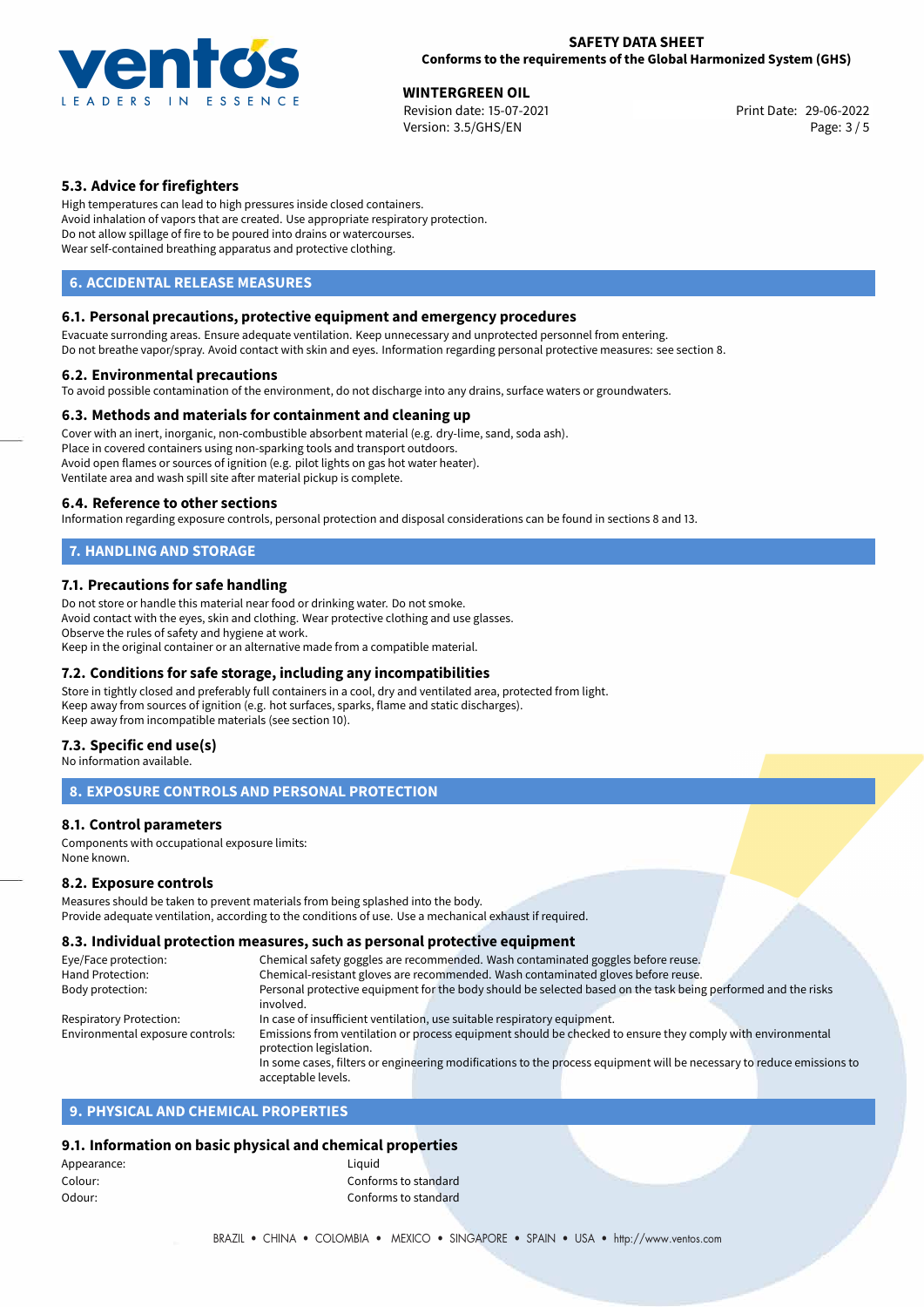

### **SAFETY DATA SHEET Conforms to the requirements of the Global Harmonized System (GHS)**

**WINTERGREEN OIL**<br>Revision date: 15-07-2021 **Alta and State: 29-06-2022** Print Date: 29-06-2022 Version: 3.5/GHS/EN Page: 4 / 5

| Odour theshold:                        | Not de          |
|----------------------------------------|-----------------|
| pH:                                    | Not de          |
| Melting point/freezing point:          | Not de          |
| Boling point/boiling range (°C):       | $186^{\circ}$ C |
| Flash point:                           | 109 °C          |
| Evaporation rate:                      | Not de          |
| Flammability:                          | Not de          |
| Lower flammability/Explosive limit:    | Not de          |
| Upper flammability/Explosive limit:    | Not de          |
| Vapour pressure:                       | Not de          |
| Vapour Density:                        | Not de          |
| Density:                               | $0,99-$         |
| Relative density:                      | $0,99-$         |
| Water solubility:                      | <b>INSOL</b>    |
| Solubility in other solvents:          | SOLUE           |
| Partition coefficient n-octanol/water: | Not de          |
| Auto-ignition temperature:             | Not de          |
| Decomposition temperature:             | Not de          |
| Viscosity, dynamic:                    | Not de          |
| Viscosity, kinematic:                  | Not de          |
| Explosive properties:                  | Not de          |
| Oxidising properties:                  | <b>NONE</b>     |
|                                        |                 |

## Not determined Not determined Not determined Upper flammability/Explosive limit: Not determined Not determined Not determined Density: 0,99*−*1,19 g/mL (20ºC) Relative density: 0,99*−*1,19 (20ºC) INSOLUBLE IN WATER SOLUBLE IN ETHANOL Not determined Not determined Not determined Not determined Not determined Not determined **NONE EXPECTED**

Not determined Not determined Not determined

# **10. STABILITY AND REACTIVITY**

#### **10.1. Reactivity**

No hazardous reactions if stored and handled as prescribed/indicated.

#### **10.2. Chemical stability**

The product is stable if stored and handled as prescribed/indicated.

#### **10.3. Possibility of hazardous reactions**

No hazardous reactions if stored and handled as prescribed/indicated.

#### **10.4. Conditions to Avoid**

Conditions to Avoid: Excessive heat, flame or other ignition sources.

#### **10.5. Incompatible materials**

Avoid contact with strong acids and bases and oxidizing agents.

#### **10.6. Hazardous decomposition products**

During combustion may form carbon monoxide and unidentified organic compounds.

# **11. TOXICOLOGICAL INFORMATION**

| <b>Acute toxicity</b>             | Harmful if swallowed.                                                     |  |
|-----------------------------------|---------------------------------------------------------------------------|--|
| Skin corrosion/irritation         | Causes mild skin irritation.                                              |  |
| Serious eye damage/irritation     | Causes serious eye damage.                                                |  |
| Respiratory or skin sensitisation | May cause an allergic skin reaction.                                      |  |
| Germ cell mutagenicity            | Based on the data available, the criteria for classification are not met. |  |
| <b>Carcinogenicity</b>            | Based on the data available, the criteria for classification are not met. |  |
| Reproductive toxicity             | Suspected of damaging fertility or the unborn child.                      |  |
| <b>STOT-single exposure</b>       | Based on the data available, the criteria for classification are not met. |  |
| <b>STOT-repeated exposure</b>     | Based on the data available, the criteria for classification are not met. |  |
| <b>Aspiration hazard</b>          | Based on the data available, the criteria for classification are not met. |  |

# **12. ECOLOGICAL INFORMATION**

### **12.1. Toxicity**

**Assessment:** Toxic to aquatic life with long lasting effects. **Experimental/calculated data:** No information available.